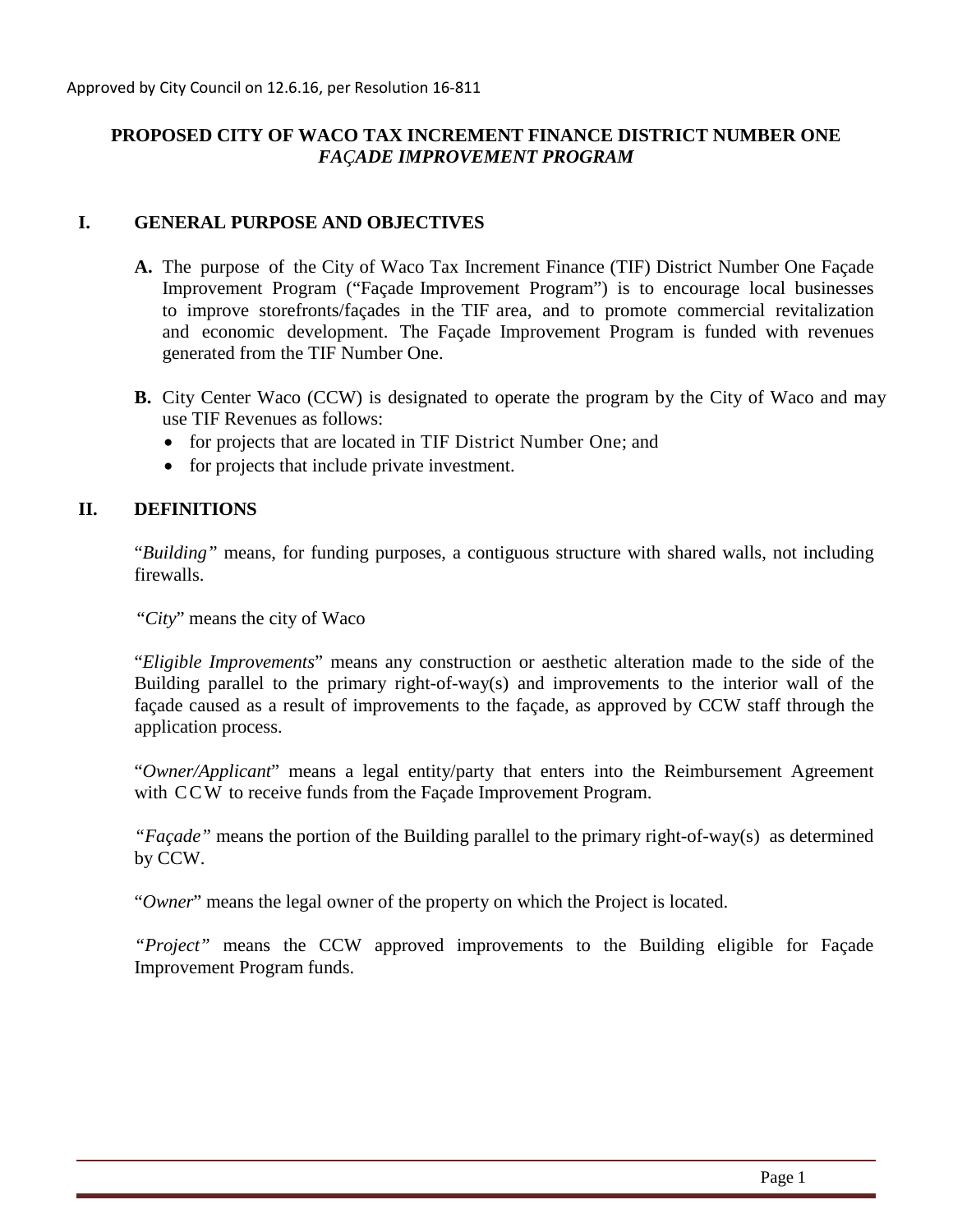# **III. ELIGIBLE PROJECTS**

**A. Eligible Projects.** In order for a Project to be considered for funding under the Façade Improvement Program, it must meet the following criteria:

- The Project must be located in TIF District Number One
- The use of the property must be in compliance with the City's Zoning Ordinance.
- The Owner/Applicant:
	- 1. must invest their own funds on Eligible Improvements;
	- 2. must submit a complete application to CCW;
	- 3. must not be delinquent in paying property taxes for any property they own, including the property on which the Project is located; and
	- 4. must not have any City liens filed against any property they own, including but not limited to, weed liens, demolition liens, board-up/open structure liens and paving liens.

## **IV. ELIGIBLE IMPROVEMENTS AND EXPENDITURES**

**A. Eligible Improvements.** Eligible improvements are limited to the following:

- signage;
- painting;
- siding;
- brick/stone/masonry;
- glass;
- windows;
- doors:
- trim;
- awnings;
- parking lots and/or paving accompanied by a lease for use by the public
- structural improvements to façade
- landscaping in the right-of-way; or
- exterior lighting which lights the facade.

#### **B. Ineligible Improvements:**

- exterior improvements located on the sides or rear of buildings not adjacent to a right of way;
- interior improvements;
- landscaping on private property;
- parking lots and/or paving without a lease for use by the public;
- sidewalks;
- equipment;
- permitting fees;
- architectural, survey or other professional fees; or
- costs related to improvements not made on the façade.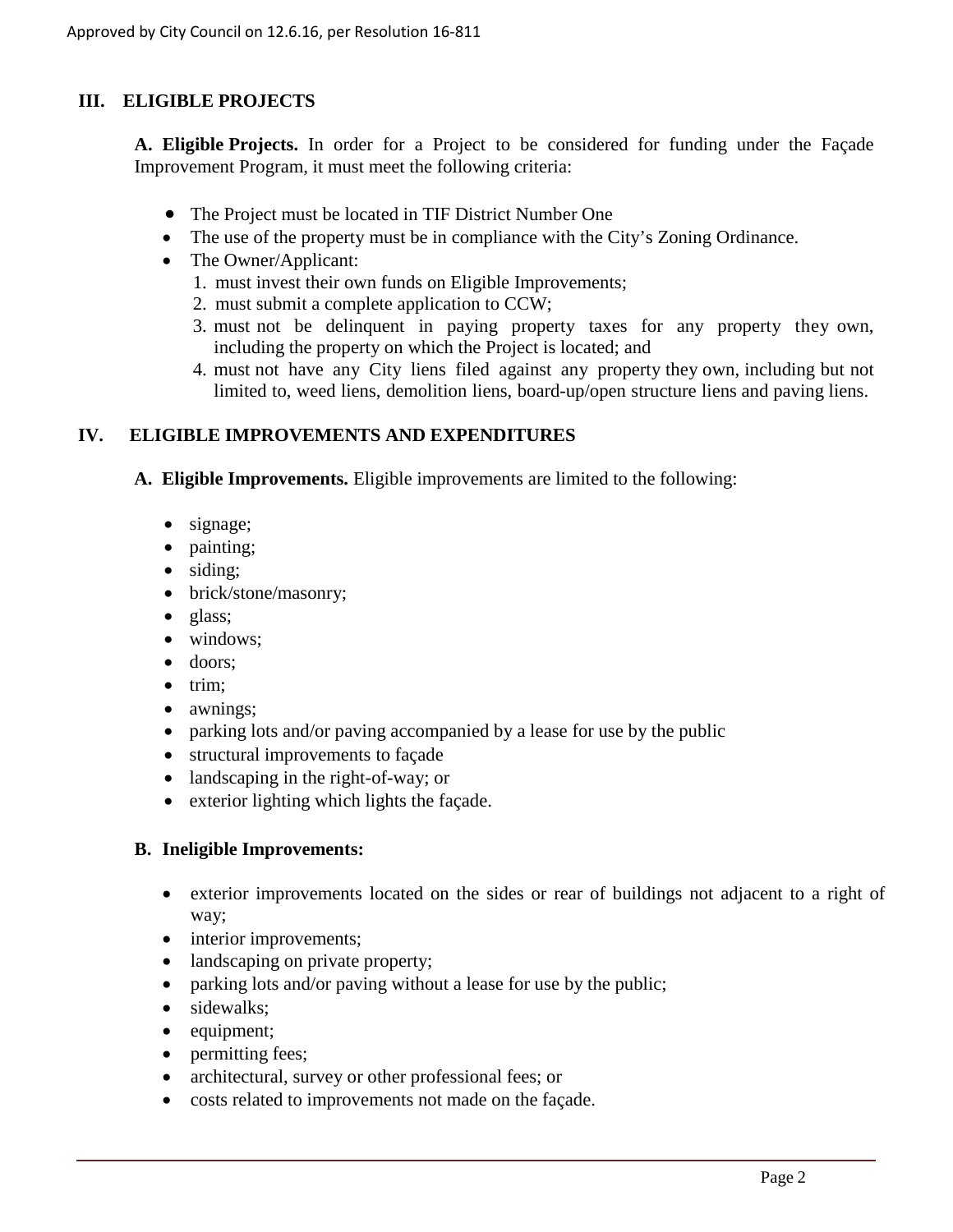# **V. SELECTION PROCESS**

- **A. Application.** A complete application must be submitted along with the following attachments:
	- proof of ownership and/or occupancy such as deed/lease; If the Applicant does not own the property on which the Project is located, the Applicant must provide written proof that the proposed improvements are allowed and authorized by the Owner;
	- detailed explanation of proposed improvements;
	- renderings, elevations, drawings, etc. for proposed improvements;
	- photographs of existing conditions; and
	- construction cost breakdown that differentiates Eligible Improvements from other improvements, if any.
- **B. Denied Applications.**
	- Applications will be denied 15 days after submission if all required documentation is not received by the CCW. . Applications may also be denied at the discretion of City Center Waco if it determines the project to be ineligible or not to meet the purposes and objectives of the Façade Improvement Program as established by City Center Waco.
	- •
- **C. CCW Design Review Committee.** A Design Review Committee will review the complete application to ensure Project eligibility and feasibility. The Committee will develop guidelines and objectives for the Façade Improvement Program. Projects will be selected on a first come, first served basis of completed applications and will be recommended for funding of 10%-50% of eligible project costs based upon designs that meet the purpose and objectives of the Façade Improvement Program. The Committee may stipulate that certain portions of the project must be completed to receive any funding.
- **D.** Applicants will be notified in writing of CCW's decision.
- **E.** If CCW denies the application, then Applicant may appeal the denial to the Advisory Board of TIF District Number One. The TIF Board will make the final determination for approval or denial of the application.

# **VI. REQUIREMENTS FOR APPROVED PROJECTS**

- **A. Approvals.** Prior to construction commencement, all federal, state, and/or local approvals necessary to complete the improvements must be provided. Approvals could include:
	- City's Historic and Cultural Landmarks Commission;
	- City's Zoning Commission;
	- City's Urban Design Commission;
	- City's Downtown Design Review Board;
	- City's Plan Commission;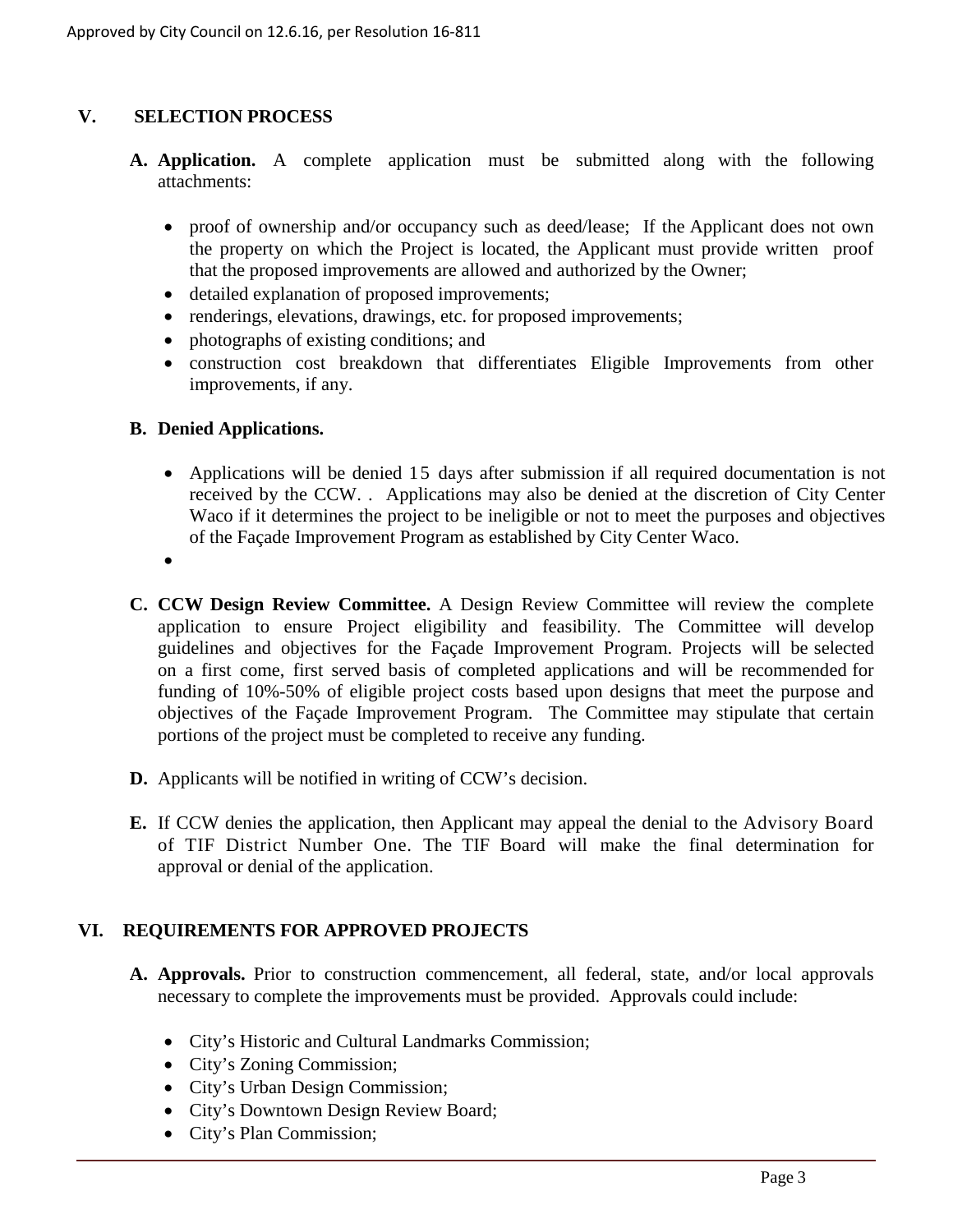- City's Building Standards Commission; and
- Permitting.
- **B. Project Completion.** The completion date of the improvements to be constructed will be determined on a case by case basis, and will be included in the Reimbursement Agreement. If the Project is not completed by this date, then the Project will be ineligible for funding, but CCW in its sole discretion may extend this date for an additional 6 months upon written request from the Owner/Applicant.

## **VII. REIMBURSEMENT OF ELIGIBLE FAÇADE IMPROVEMENTS**

- **A.** Funding for a Project is subject to availability and will be allocated on a first come, first approved basis. Once an application is approved, in order to participate in Façade Improvement Program, a Façade Improvement Grant Agreement outlining the terms and conditions of providing funds to the Project must be executed with the Owner/Applicant. Funding for the Project will be set aside but construction permits must be pulled, or work commenced on the façade within 30 days of date of execution of the Grant Agreement.
- **B.** The TIF shall reimburse from \$0.10 to \$0.50 for every \$1.00 spent by Owner/Applicant spent by Owner/Applicant on Eligible Improvements at the completion of the Project. The actual amount of reimbursement for Eligible Improvements will be determined by CCW. The TIF shall only reimburse for eligible façade improvements and shall not reimburse any funds spent on improvements made to other portions of the building.
- **C.** Each Project can receive a maximum of \$45,000 per building for Eligible Improvements.
- **D.** Payment Amounts for Projects: For each project, CCW shall submit a term sheet with all attachments to the City of Waco that sets out the recommended payment method, as follows:
	- 1. in one lump sum to the grantee after CCW has verified that the project is fully complete and is eligible for reimbursement according to the terms of the Façade Improvement contract.
	- 2. in phases to the grantee after CCW has verified that each phase of the project is fully complete and is eligible for reimbursement according to the terms of the Façade Improvement contract. When a project is paid in phases, CCW may retain up to 30% of any phase completed to be paid at subsequent phase or at total completion.
- **E.** Upon completion of the Project or the Phase, Owner/Applicant will submit proof of expenditures on Eligible Improvements with supporting documentation to the City Center Waco to review and approve. Supporting documentation may include:
	- 1. itemized invoices that differentiate Eligible Improvements versus other improvements;
	- 2. cleared checks and/or bank statements;
	- 3. release of liens for the work performed, if any;
	- 4. certificate of occupancy;
	- 5. final inspection report from City; and
	- 6. photographs of completed Eligible Improvements and "before" photos of the same improvement areas.
- **F.** After CCW has verified completion of the required improvements and approved the payment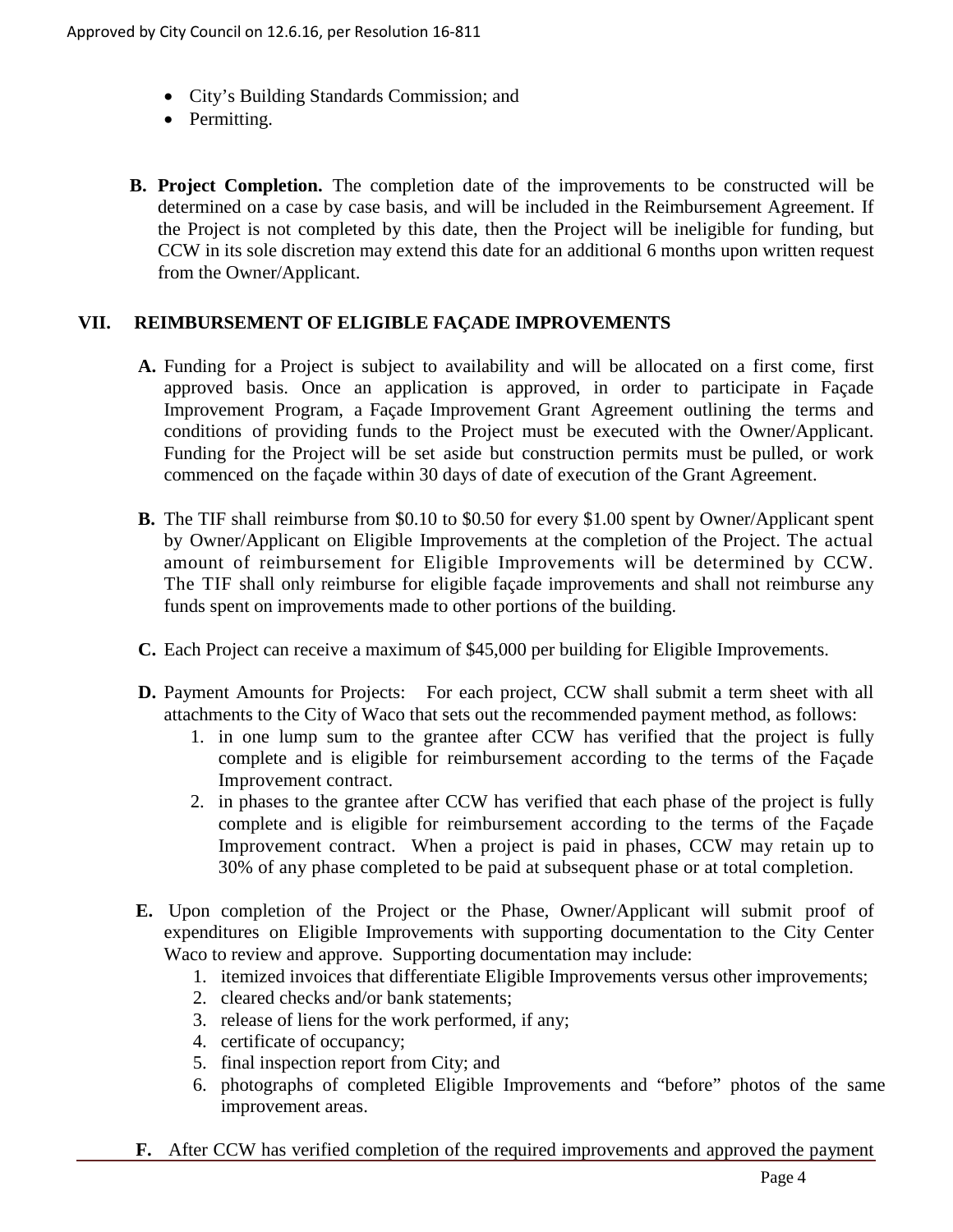they will submit a payment request with the appropriate supporting documentation to the City to be processed. If all appropriate documentation is received, payment will be made within 14 business days of receipt of request.

# **VIII. CCW ANNUAL REPORTS TO THE WACO TIF DISTRICT NUMBER ONE ADVISORY BOARD**

- **A. Report**. CCW shall prepare an annual report to the TIF Advisory Board detailing the following:
	- for each Reimbursement Agreement:
		- Location of Project
		- Amount of Project
		- Summary of Improvements
		- Cost of Eligible Improvements
		- Amount reimbursed by TIF Funds
		- Status of Contract
		- Estimate Completion Date
	- A request to the TIF Board to allocate additional funds to the Façade Program if needed.
- **B. Report Due Date.** The annual report shall be submitted to the TIF Advisory Board by January  $15<sup>th</sup>$  of every year.

## **Attachments:**

**Attachment 1- Façade Improvement Grant Agreement Request**

**Attachment 2 – Reimbursement Request**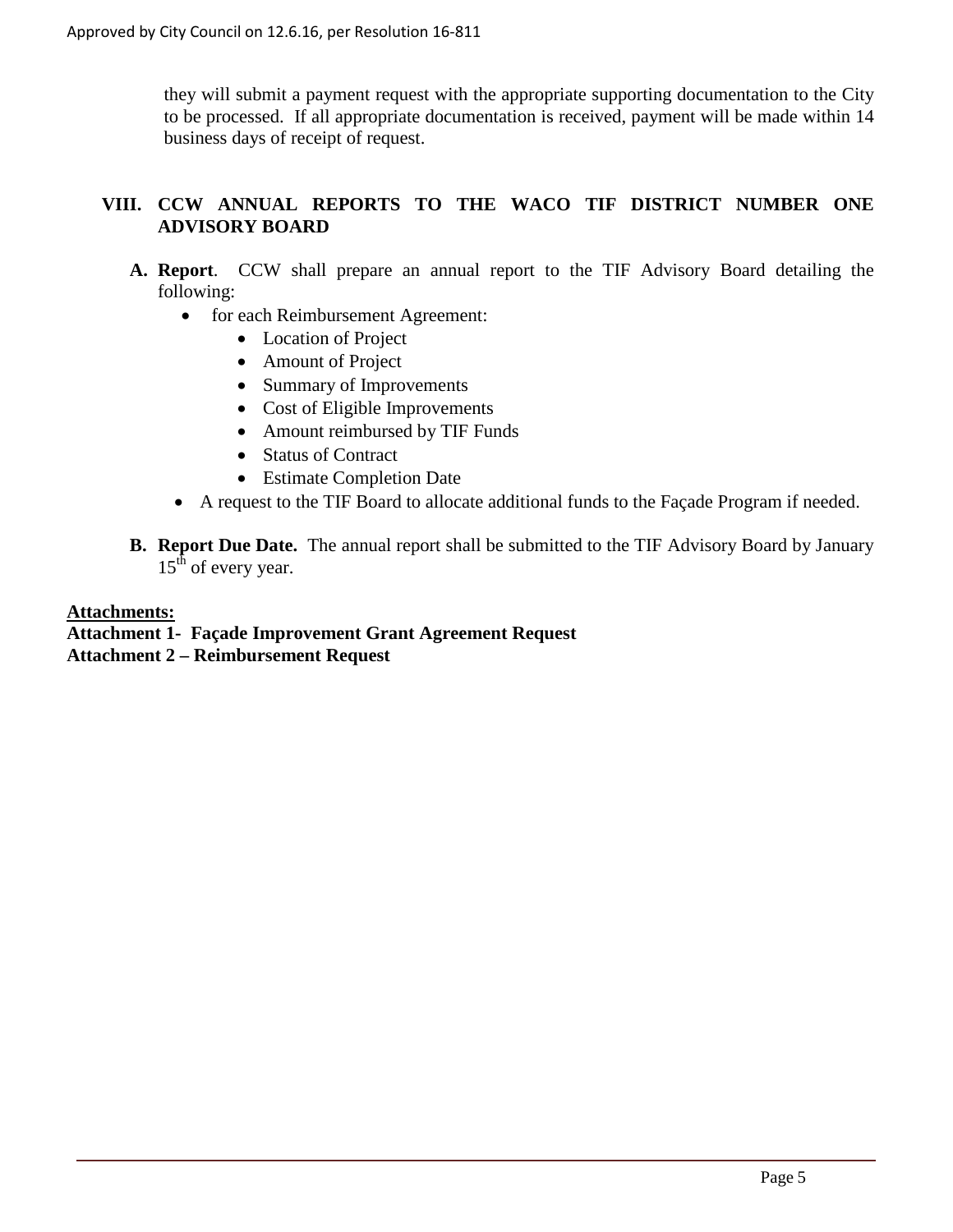|       |                                                                                                                                                                                                                                      | Project #: New York Project #:                                                                                                                                                                                                                          |
|-------|--------------------------------------------------------------------------------------------------------------------------------------------------------------------------------------------------------------------------------------|---------------------------------------------------------------------------------------------------------------------------------------------------------------------------------------------------------------------------------------------------------|
| DATE: | TO: TIF Administrator, City of Waco<br>FROM: Megan Henderson, City Center Waco                                                                                                                                                       |                                                                                                                                                                                                                                                         |
| Re:   | Façade Improvement Grant - Request for Agreement                                                                                                                                                                                     |                                                                                                                                                                                                                                                         |
|       |                                                                                                                                                                                                                                      | City Center Waco _______ does _______ doesn't recommend a Façade Reimbursement Agreement with the<br>Owner shown below and requests the City of Waco to prepare an Agreement with the following terms:                                                  |
|       | Owner of Property: <u>contract the contract of the contract of the contract of the contract of the contract of the contract of the contract of the contract of the contract of the contract of the contract of the contract of t</u> |                                                                                                                                                                                                                                                         |
|       |                                                                                                                                                                                                                                      | Project Location: <u>Construction of the Construction of the Construction of the Construction of the Construction</u>                                                                                                                                   |
|       |                                                                                                                                                                                                                                      | Applicant Name: 1988 and 2008 and 2008 and 2008 and 2008 and 2008 and 2008 and 2008 and 2008 and 2008 and 2008                                                                                                                                          |
|       |                                                                                                                                                                                                                                      | Applicant's Mailing Address: Manual Applicant's Mailing Address:                                                                                                                                                                                        |
|       |                                                                                                                                                                                                                                      |                                                                                                                                                                                                                                                         |
|       |                                                                                                                                                                                                                                      | Total Cost of Project: <u>Contract Contract Cost of Project Cost of August 2014</u>                                                                                                                                                                     |
|       |                                                                                                                                                                                                                                      |                                                                                                                                                                                                                                                         |
|       | <b>Façade Improvements to Be Undertaken:</b>                                                                                                                                                                                         |                                                                                                                                                                                                                                                         |
|       |                                                                                                                                                                                                                                      |                                                                                                                                                                                                                                                         |
|       |                                                                                                                                                                                                                                      |                                                                                                                                                                                                                                                         |
|       |                                                                                                                                                                                                                                      | ,我们也不会有什么。""我们的人,我们也不会有什么?""我们的人,我们也不会有什么?""我们的人,我们也不会有什么?""我们的人,我们也不会有什么?""我们的人                                                                                                                                                                        |
|       |                                                                                                                                                                                                                                      |                                                                                                                                                                                                                                                         |
|       |                                                                                                                                                                                                                                      | Payment Terms: TIF Funds Paid ______ at completion or _______ in Phases as shown below.<br>Retainage of __________will be or ____ will not be withheld from Phase ______ and paid ___________                                                           |
|       |                                                                                                                                                                                                                                      | Additional Terms: The following must be completed in order to receive any TIF funding                                                                                                                                                                   |
|       |                                                                                                                                                                                                                                      |                                                                                                                                                                                                                                                         |
|       |                                                                                                                                                                                                                                      | Phase I Amount                                                                                                                                                                                                                                          |
|       |                                                                                                                                                                                                                                      | Phase II Amount                                                                                                                                                                                                                                         |
|       |                                                                                                                                                                                                                                      | Phase III Amount                                                                                                                                                                                                                                        |
|       |                                                                                                                                                                                                                                      | Phase IV                                                                                                                                                                                                                                                |
|       | I have attached an<br>A payment schedule broken out in Phases if needed<br>Photographs of current building conditions                                                                                                                | Copy of completed application and written owner authorization if applicant is not the owner<br>Itemized budget of the project with TIF reimbursed improvements identified<br>Rendering or drawings of the Improvements showing location of improvements |

I certify that this request for TIF funds meets all requirements of the TIF Façade Grant Policy.

City Center Waco

\_\_\_\_\_\_\_\_\_\_\_\_\_\_\_\_\_\_\_\_\_\_\_\_\_\_\_\_\_\_\_\_\_\_